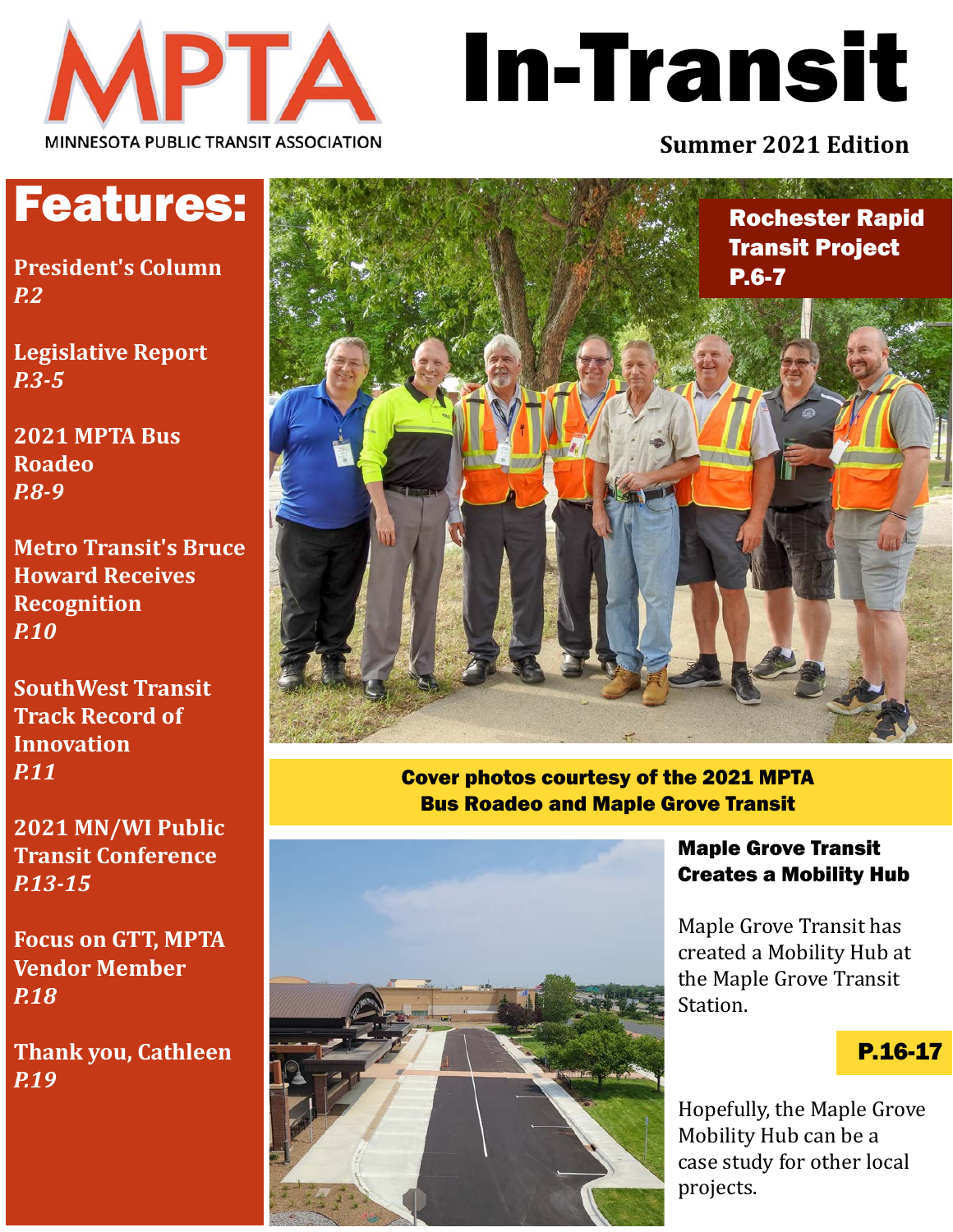# Maple Grove Transit Creates a Mobility Hub

Maple Grove Transit has created a Mobility Hub at the Maple Grove Transit Station. The concept of shared mobility along with mobility hubs are the current buzz in the transportation industry. Mobility hubs are places of connectivity where different travel options – walking, biking, transit, and shared mobility – come together. They provide an integrated suite of mobility services, amenities, and supporting technologies to better connect high-frequency and express transit with ondemand travel choices. Mobility Hubs can be especially useful for workforce transportation including first mile and last mile connections.

With the potential of permanent changes in mobility habits and patterns related to the COVID pandemic, Maple Grove Transit recognized that it needed to pivot to embrace and engage these changes. A Mobility Hub helps coordinate Maple Grove Transit express buses, local fixed route, MY RIDE demand



response, other micro-transit services, carpooling, Uber/Lyft, biking, and pedestrians all at once at the Maple Grove Transit Station.

Hopefully, the Maple Grove Mobility Hub can be a case study for other local projects. As Maple Grove was kicking off this project, it found out that Metro Transit was just about to embark on an initiative to create a mobility hub planning guide for regional transit programs to weave these principles and